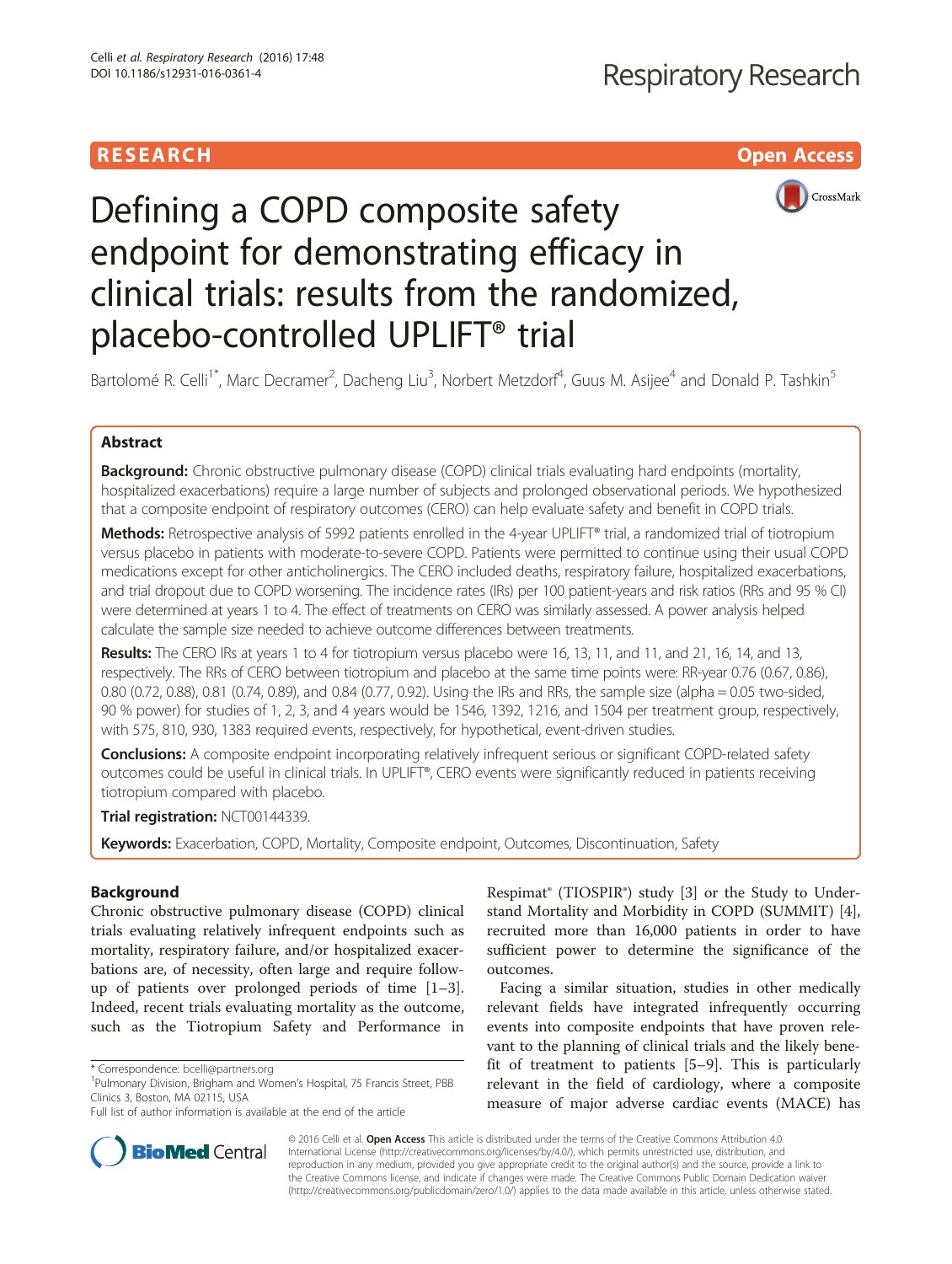become a frequent endpoint for therapeutic trials [\[5, 6](#page-7-0), [10](#page-7-0)]. Composite endpoints have also been used in infectious diseases (including tuberculosis [\[7](#page-7-0)]), in stroke [\[11\]](#page-7-0), collagen vascular disease [\[12](#page-7-0)], multiple sclerosis [\[9](#page-7-0)], diabetes [[8](#page-7-0)], and renal failure [\[6\]](#page-7-0). In COPD, a composite endpoint for safety in an endobronchial valve trial for emphysema was evaluated [\[13\]](#page-7-0).

Using data from a large-scale clinical trial in patients with moderate to very severe COPD [[2\]](#page-7-0), we explored three hypotheses. First, that four important individual outcomes in COPD—death, hospitalized exacerbations, respiratory failure, and withdrawal from the study due to worsening COPD—could be integrated into a composite endpoint. Second, that there are measurable differences in the composite endpoint incidence between an active and a control arm. And third, that based on these results, fewer patients would need to be recruited to achieve sufficient power to explore significant effects of interventions on these outcomes. These hypotheses were tested using data from the UPLIFT® (Understanding Potential Longterm Impacts on Function with Tiotropium) trial, which included patients with COPD who were permitted to continue using their usual COPD medications, except for other inhaled anticholinergics [\[2](#page-7-0)].

#### Methods

UPLIFT® (ClinicalTrials.gov number, NCT00144339) was an international, multicenter, 4-year, randomized, placebo-controlled trial of tiotropium in patients with COPD, the details of which were previously published [[2, 14, 15](#page-7-0)]. Patients were recruited from 490 centers in 37 countries. In brief, patients were aged ≥40 years, with a smoking history of  $\geq 10$  pack-years, postbronchodilator forced expiratory volume in 1 s (FEV<sub>1</sub>) of  $\leq 70$  % of predicted, and  $FEV_1$  to forced vital capacity (FVC) ratio of <0.70 of predicted. Exclusion criteria included a history of asthma, COPD exacerbation, or respiratory infection within 4 weeks of screening, prior pulmonary resection, and use of supplemental oxygen for >12 h/day. Using centralized randomization by country and by site, patients were randomized to 18 μg tiotropium or placebo (control) (once daily). All respiratory medications, with the exception of other inhaled anticholinergics, were permitted throughout the trial. Postrandomization clinic visits occurred at 1 month, at 3 months, and every 3 months throughout the 4-year treatment period. All patients gave written informed consent and the study was approved by local ethical review boards and conducted in accordance with the Declaration of Helsinki.

#### Composite Endpoint of Respiratory Outcomes (CERO) and statistical analysis

As part of the study, safety endpoints were carefully registered; causes of death were assessed by the mortality adjudication committee [\[16\]](#page-7-0). The composite outcomes endpoint included fatal events (all-cause mortality); severe ventilatory failure, defined as patients requiring noninvasive or invasive mechanical ventilation and/or hypercapnia as documented in arterial blood gases; severe exacerbations, defined as episodes requiring hospitalization from COPD; and discontinuations from the trial due to worsening COPD. The onset of the first event from the composite endpoint is used to calculate the incidence rate. All patients recruited into the study were included in the analysis for the events of mortality, severe respiratory failure, hospitalizations for COPD, and discontinuation of the study for worsening COPD while on treatment within the study period (within 30 days of last intake of study medication). The analysis of the composite endpoint in this study only included on-treatment fatal events. Although fatal events were recorded beyond the treatment period in UPLIFT®, nonfatal events were not, so that vital status for this period was not included. Incidence rates (IRs) per 100 patient-years and risk ratios (RRs) were determined at 1, 2, 3, and 4 years. Incidence rates were calculated using the ratio of number of patients with the event and time at risk. Under the conditions of an event-driven trial, sample size was calculated assuming exponential survival function as the total number of events needed to achieve a given statistical power for an expected RR (or hazard ratio [HR]) and type I error. Under the conditions of a trial with fixed treatment duration, such as UPLIFT®, number of events was first calculated for a given RR by log-rank test. Number of patients was derived based on the number of events, IR, and treatment duration. For both designs, it was assumed that patients will be followed up for CERO events after discontinuation of the study according to the intent-to-treat principle. Therefore, sample size was not adjusted for possible dropouts. Statistical software nQuery was used to calculate the sample sizes.

#### Results

#### Baseline characteristics

Altogether, 5992 patients were randomized and received study medication. The baseline characteristics were balanced between treatment groups (Table [1\)](#page-2-0); there were no differences in comorbidity data between the two treatment groups. Mean age was 65 years, 75 % were men, 30 % were current smokers, and mean postbronchodilator  $FEV<sub>1</sub>$  was 1.32 L (47.6 % predicted). The patients had a wide range of airflow limitation and on average had significant impairment in their health status scores.

#### Composite Endpoint of Respiratory Outcomes (CERO)

The survival event curve (Kaplan–Meier) for the CERO endpoint shows a separation throughout the study in favor of tiotropium (Fig. [1\)](#page-2-0). The IRs and RRs of the CERO endpoints were consistently and significantly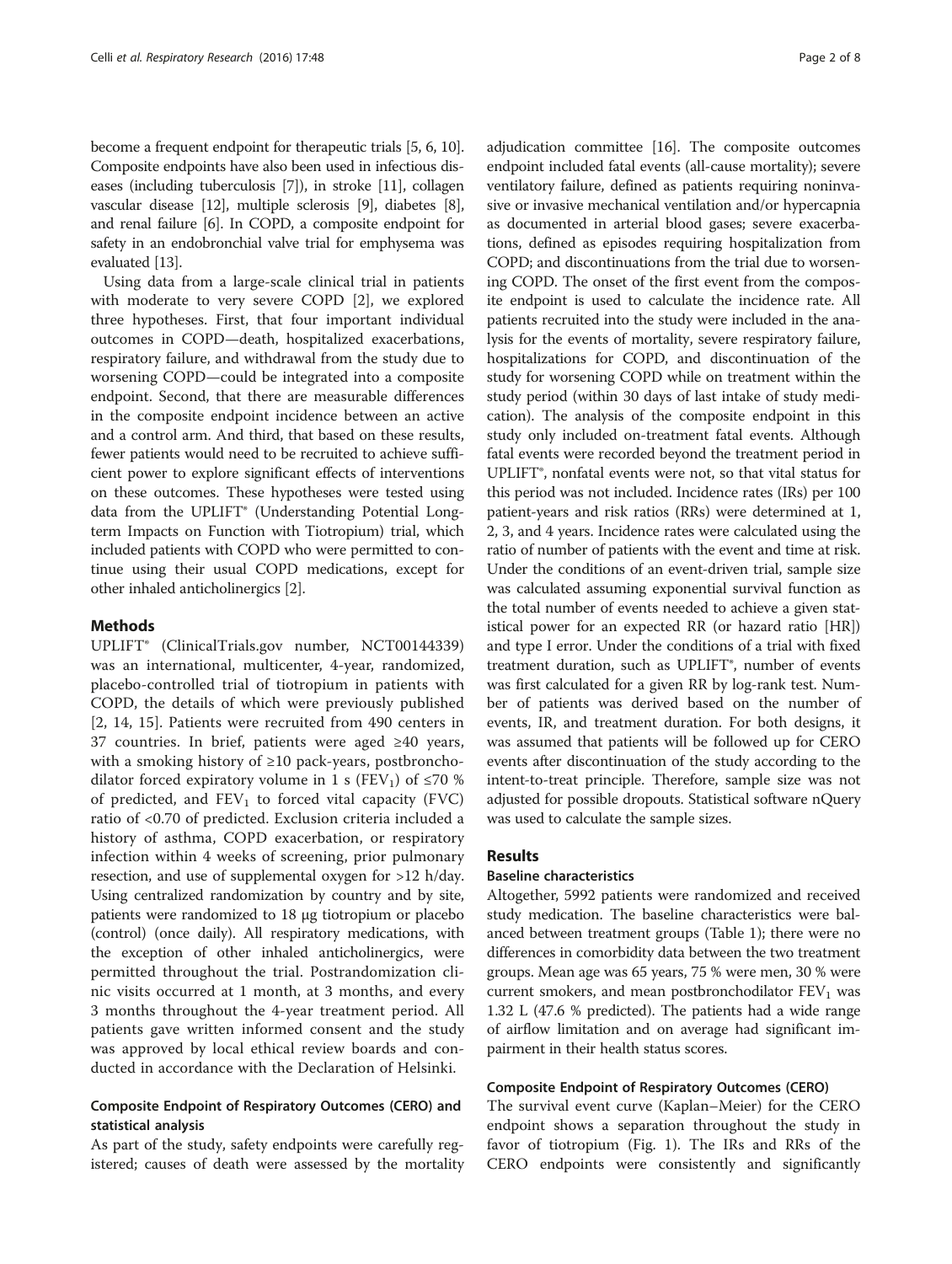<span id="page-2-0"></span>

| <b>Table 1</b> Baseline characteristics of the UPLIFT <sup>®</sup> study population |                            |                         |                       |  |  |  |  |
|-------------------------------------------------------------------------------------|----------------------------|-------------------------|-----------------------|--|--|--|--|
|                                                                                     | Tiotropium<br>$(n = 2986)$ | Control<br>$(n = 3006)$ | Total<br>$(N = 5992)$ |  |  |  |  |
| Male, %                                                                             | 75                         | 74                      | 75                    |  |  |  |  |
| Mean (SD) age, y                                                                    | 65(8)                      | 65(8)                   | 65(8)                 |  |  |  |  |
| Current smoker, %                                                                   | 29                         | 30                      | 30                    |  |  |  |  |
| Mean (SD) duration of COPD, y                                                       | 10(8)                      | 10(7)                   | 10(7)                 |  |  |  |  |
| GOLD stage, %                                                                       |                            |                         |                       |  |  |  |  |
| $\mathbf{  }$                                                                       | 46                         | 45                      | 46                    |  |  |  |  |
| Ш                                                                                   | 44                         | 44                      | 44                    |  |  |  |  |
| $\mathsf{IV}$                                                                       | 8                          | 9                       | 9                     |  |  |  |  |
| Mean (SD) prebronchodilator                                                         |                            |                         |                       |  |  |  |  |
| $FEV1$ , L                                                                          | 1.1(0.4)                   | 1.1(0.4)                | 1.1(0.4)              |  |  |  |  |
| $FEV1$ , % predicted value                                                          | 40 (12)                    | 39 (12)                 | 39 (12)               |  |  |  |  |
| FVC, L                                                                              | 2.6(0.8)                   | 2.6(0.8)                | 2.6(0.8)              |  |  |  |  |
| FEV <sub>1</sub> /FVC ratio, %                                                      | 42 (11)                    | 42 (11)                 | 42 (11)               |  |  |  |  |
| Mean (SD) postbronchodilator                                                        |                            |                         |                       |  |  |  |  |
| $FEV1$ , L                                                                          | 1.3(0.4)                   | 1.3(0.4)                | 1.3(0.4)              |  |  |  |  |
| $FEV1$ , % predicted value                                                          | 48 (13)                    | 47 (13)                 | 48 (13)               |  |  |  |  |
| FVC, L                                                                              | 3.1(0.9)                   | 3.1(0.9)                | 3.1(0.9)              |  |  |  |  |
| FEV <sub>1</sub> /FVC ratio, %                                                      | 44 (11)                    | 43 (11)                 | 43 (11)               |  |  |  |  |
| Mean (SD) SGRQ total<br>score, units                                                | 46 (17)                    | 46 (17)                 | 46 (17)               |  |  |  |  |
| Patients with comorbidities,<br>n(%)                                                |                            |                         |                       |  |  |  |  |
| Vascular disorders                                                                  | 1353 (45.3)                | 1367 (45.5)             | 2720 (45.4)           |  |  |  |  |
| Cardiac disorders                                                                   | 790 (26.5)                 | 765 (25.5)              | 1555 (26.0)           |  |  |  |  |
| Respiratory, thoracic and<br>mediastinal disorders                                  | 565 (18.9)                 | 593 (19.7)              | 1158 (19.3)           |  |  |  |  |

COPD chronic obstructive pulmonary disease,  $FEV<sub>1</sub>$  forced expiratory volume in 1 s, FVC forced vital capacity, GOLD Global Initiative for Chronic Obstructive Lung Disease, SD standard deviation, SGRQ St George's Respiratory Questionnaire

lower with tiotropium vs placebo for all 4 years (Table [2](#page-3-0)). The same was observed for the individual events of respiratory failure, hospitalizations for exacerbations, and discontinuation from the trial due to COPD, but not for death, for which the RRs were significant for years 3 and 4, but not significant for years 1 and 2 (Table [3\)](#page-4-0).

The effects of tiotropium versus placebo on the incidence of CERO were significant in most patients, including the 2007 Global Initiative for Chronic Obstructive Lung Disease (GOLD) stage [\[17\]](#page-7-0) III and IV patients (year  $1 - 4$  $1 - 4$ ) (Table 4).

#### Calculation of sample size

Using the RRs at 1, 2, 3, and 4 years as the expected HRs in a survival analysis, in a hypothetical event-driven study, the sample size (alpha = 0.05 two-sided, 90 % power) as represented in number of events would be 575, 810, 930, and 1383 for the HRs of 0.76, 0.80, 0.81, and 0.84, respectively, per treatment group (Table [5](#page-5-0)). Sample sizes were calculated based on the estimated RRs and the IRs provided in Tables [2](#page-3-0), [3](#page-4-0) and [4](#page-5-0). The number of patients to enroll varies depending on the length of the study, including enrollment period. For example, for a HR of 0.76, if the enrollment is 1 year and the maximum length of follow-up is 2 years, then the number of patients would be 1205 per group to achieve 575 events, assuming all patients will be followed up for the composite safety endpoint until study completion. With the same HR, 1-year enrollment, and maximum followup of 3 years, the number of patients will reduce to 786 per group to achieve the expected 575 events. The sample sizes with the composite endpoint (GOLD stages II, III, IV, and total group) at 80 % power, 85 % power, and 90 % power showed differences depending on the GOLD

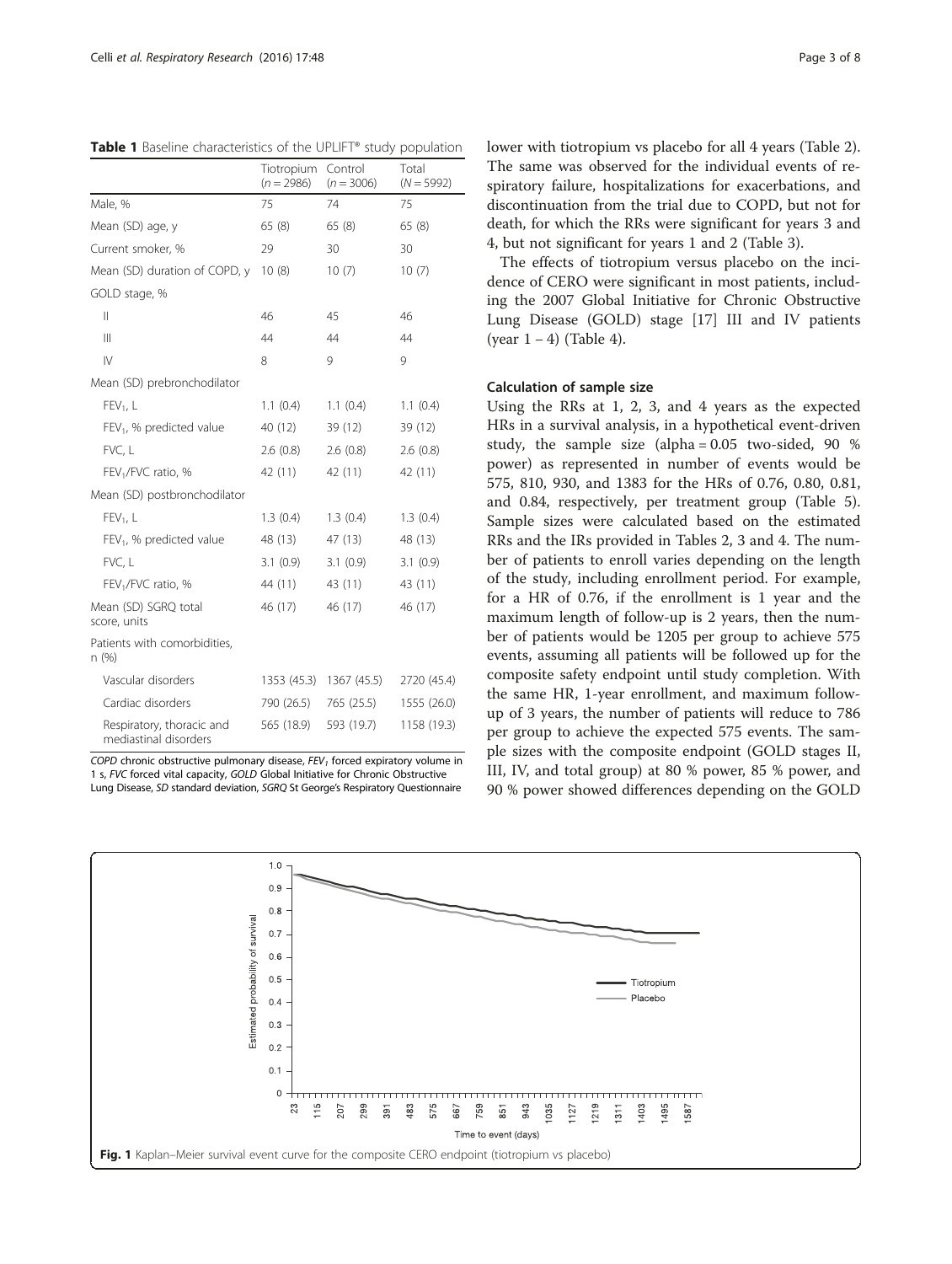<span id="page-3-0"></span>Table 2 IR of the CERO endpoint in all patients enrolled in UPLIFT® study on years 1 to 4 of the study

|                |          | Tiotropium ( $n = 2986$ ) |                 |           | Control ( $n = 3006$ ) |                 |                 | Tiotropium/control |  |
|----------------|----------|---------------------------|-----------------|-----------|------------------------|-----------------|-----------------|--------------------|--|
| Year           | N(% )    | Patient -year             | IR <sup>a</sup> | N(%)      | Patient-year           | IR <sup>a</sup> | RR-year         | $p$ -value         |  |
|                |          |                           |                 |           |                        |                 | (95 % CI)       |                    |  |
|                | 436 (15) | 2711.4                    | 16.1            | 556 (19)  | 2637.5                 | 21.1            | 0.76            | < 0.0001           |  |
|                |          |                           |                 |           |                        |                 | $(0.67 - 0.86)$ |                    |  |
| 2              | 664 (22) | 5146.1                    | 12.9            | 803 (27)  | 4959.0                 | 16.2            | 0.80            | < 0.0001           |  |
|                |          |                           |                 |           |                        |                 | $(0.72 - 0.88)$ |                    |  |
| 3              | 843 (28) | 7373.7                    | 11.4            | 992 (33)  | 7059.6                 | 14.1            | 0.81            | < 0.0001           |  |
|                |          |                           |                 |           |                        |                 | $(0.74 - 0.89)$ |                    |  |
| $\overline{4}$ | 995 (33) | 9442.9                    | 10.5            | 1128 (38) | 9007.5                 | 12.5            | 0.84            | 0.0001             |  |
|                |          |                           |                 |           |                        |                 | $(0.77 - 0.92)$ |                    |  |

 $N =$  number of events

CI confidence interval, IR incidence rate,  $RR$  risk ratio

<sup>a</sup>Per 100 patient-years

stage (Table [5](#page-5-0)). Sample sizes were calculated based on the estimated RRs and the IRs provided in Tables 2, [3](#page-4-0) and [4](#page-5-0). Using the IRs and RRs as the expected outcome, the sample size (alpha =  $0.05$  two-sided, 90 % power) at 1, 2, 3, and 4 years would then be 1546, 1392, 1216, and 1504 per treatment group, respectively.

#### **Discussion**

This analysis of data obtained in UPLIFT® yielded three important findings. First, a COPD composite endpoint incorporating infrequent serious or significant COPDrelated safety outcomes can be useful to demonstrate efficacy and safety in clinical trials. Second, in the UP-LIFT<sup>®</sup> trial, the IRs of CERO events were significantly reduced in patients receiving tiotropium compared with placebo [[2\]](#page-7-0). Third, this approach may help plan studies incorporating efficacy and safety evaluation with a reasonable sample size and shorter time.

Randomized clinical trials represent the gold standard to evaluate the comparative efficacy and safety of novel therapies, especially pharmacological drugs. For highly prevalent and deadly diseases, potential therapies should be evaluated by their impact on important clinical endpoints. An example is COPD, a disease that constitutes one of the top four causes of death in the world and that in its more severe cases results in hospital admissions, which increase personal and societal costs. However, although COPD causes many deaths because of its high prevalence, its long natural course, and the relatively low incidence of deaths or hospitalized exacerbations has resulted in the need to complete studies with very large numbers of patients and over a long period. Thus, the TORCH (Towards a Revolution in COPD Health) and the UPLIFT<sup>®</sup> studies, which recruited  $~6000$  patients each, lasted 3 and 4 years, respectively; and the mortality and hospitalization rate signals were relatively weak [\[1](#page-7-0), [2](#page-7-0)]. Based on those results, two other trials (TIOSPIR<sup>®</sup> and SUMMIT) evaluating mortality as an outcome needed to recruit more than 16,000 patients each to have sufficient power to address the impact of these interventions on mortality and hospitalized exacerbations [[3](#page-7-0), [4](#page-7-0)]. An alternative approach used in other fields with a high burden of disease that may be divided into several outcomes that by themselves are relatively rare has been integrating important clinical outcomes into a composite endpoint that can then represent a more comprehensive measure of the overall response to therapy from a safety perspective. Although most studies have been done in the general field of cardiology [[10](#page-7-0), [13, 15](#page-7-0), [18](#page-7-0), [19\]](#page-7-0), there have been many reports of trials using composite endpoints in infectious diseases (including tuberculosis [\[7](#page-7-0)]) as well as in stroke [[11](#page-7-0)], diabetes [[8\]](#page-7-0), rheumatoid arthritis [[20](#page-7-0)], and renal failure [[6\]](#page-7-0), among others. Only one study used a composite endpoint to evaluate the safety of endobronchial valves [[13](#page-7-0)]. Interestingly, some COPD studies used the composite endpoint MACE as a safety composite endpoint, but this was done to evaluate cardiac safety in COPD patients [[2](#page-7-0), [3](#page-7-0), [21](#page-7-0)–[23](#page-7-0)].

We selected four hard endpoints because of their clinical validity and registered accuracy in this regard; we not only included all-cause mortality (an accepted patient-centered outcome), but also hospitalizations for exacerbations of COPD and respiratory failure. We considered that these latter two outcomes were appropriately associated with all-cause mortality to add strength to the observed results. Similarly, we included discontinuation from the study due to COPD worsening because this event in long clinical trials represents an important signal of decompensation of the target organ and relates to the patients' own feelings regarding their deteriorating health [[24](#page-7-0)]. We integrated all of the outcomes into the CERO and explored its value in the UPLIFT® study database.

The results of the study indicate a significant effect on the composite index that was of only borderline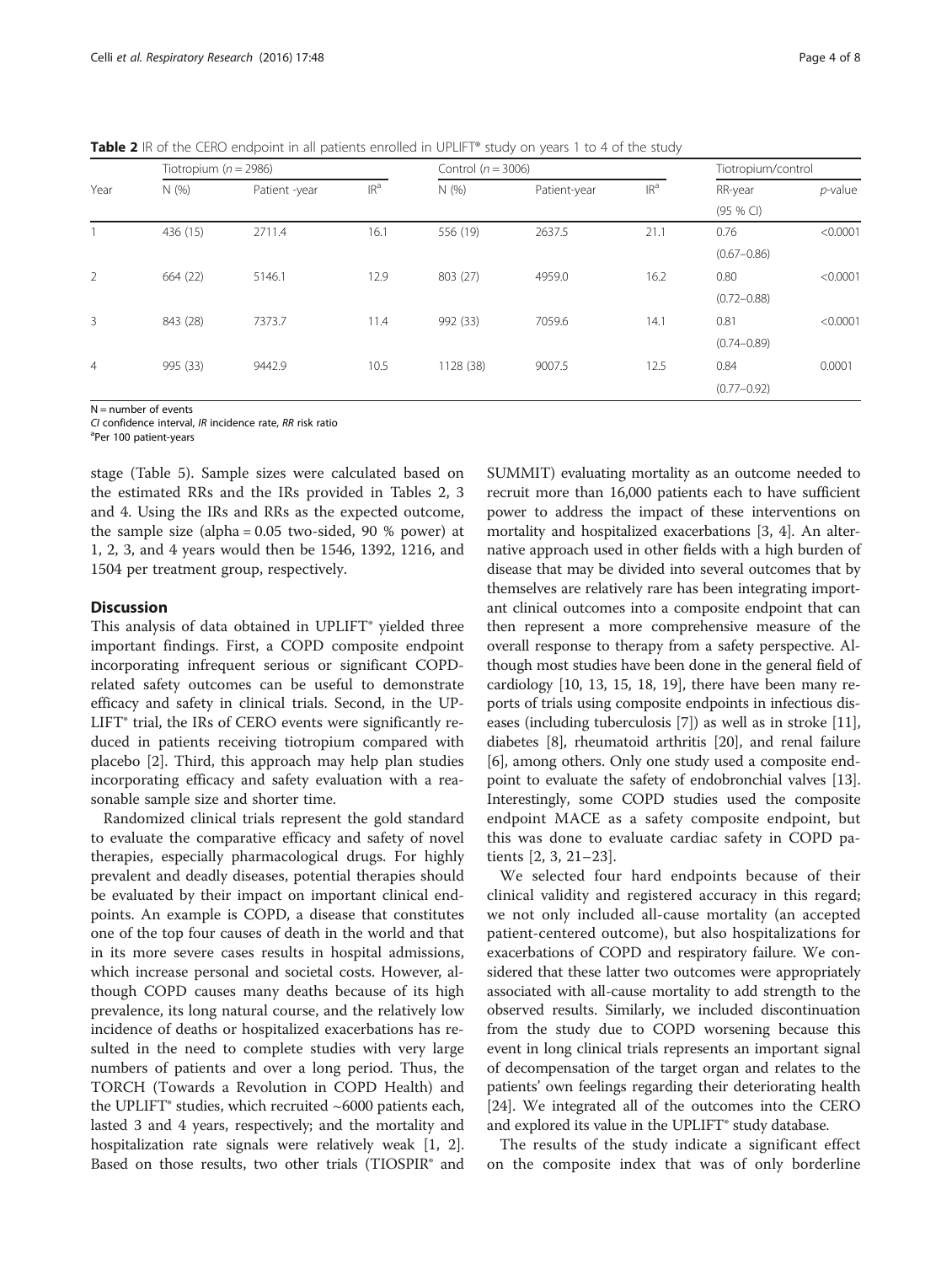|                                                | Tiotropium ( $n = 2986$ ) |                                                            |                                              | Control ( $n = 3006$ ) |              |                                              | Tiotropium/control |            |
|------------------------------------------------|---------------------------|------------------------------------------------------------|----------------------------------------------|------------------------|--------------|----------------------------------------------|--------------------|------------|
| Event by year                                  | N(%                       | Patient-year                                               | $\ensuremath{\mathsf{IR}^\mathrm{a}}\xspace$ | N(%)                   | Patient-year | $\ensuremath{\mathsf{IR}^\mathrm{a}}\xspace$ | RR-year            | $p$ -value |
|                                                |                           |                                                            |                                              |                        |              |                                              | (95 % CI)          |            |
| Fatal event                                    |                           |                                                            |                                              |                        |              |                                              |                    |            |
| $\mathbf{1}$                                   | 162(5)                    | 2675.7                                                     | 6.1                                          | 182 (6)                | 2576.8       | 7.1                                          | 0.86               | 0.1538     |
|                                                |                           |                                                            |                                              |                        |              |                                              | $(0.69 - 1.06)$    |            |
| $\overline{2}$                                 | 238 (8)                   | 5067.4                                                     | 4.7                                          | 261 (9)                | 4797.4       | 5.4                                          | 0.86               | 0.1010     |
|                                                |                           |                                                            |                                              |                        |              |                                              | $(0.72 - 1.03)$    |            |
| 3                                              | 307 (10)                  | 7222.9                                                     | 4.3                                          | 339 (11)               | 6741.5       | 5.0                                          | 0.85               | 0.0328     |
|                                                |                           |                                                            |                                              |                        |              |                                              | $(0.72 - 0.99)$    |            |
| $\overline{4}$                                 | 376 (13)                  | 9169.5                                                     | 4.1                                          | 408 (14)               | 8459.5       | 4.8                                          | 0.85               | 0.0232     |
|                                                |                           |                                                            |                                              |                        |              |                                              | $(0.74 - 0.98)$    |            |
| Serious adverse event: Respiratory failure     |                           |                                                            |                                              |                        |              |                                              |                    |            |
| $\mathbf{1}$                                   | 31(1)                     | 2726.9                                                     | 1.1                                          | 51(2)                  | 2626.3       | 1.9                                          | 0.59               | 0.0187     |
|                                                |                           |                                                            |                                              |                        |              |                                              | $(0.37 - 0.91)$    |            |
| $\overline{2}$                                 | 48 (2)                    | 5152.6                                                     | 0.9                                          | 67(2)                  | 4866.5       | 1.4                                          | 0.68               | 0.0389     |
|                                                |                           |                                                            |                                              |                        |              |                                              | $(0.47 - 0.98)$    |            |
| 3                                              | 68 (2)                    | 7324.4                                                     | 0.9                                          | 88 (3)                 | 6809.8       | 1.3                                          | 0.72               | 0.0406     |
|                                                |                           |                                                            |                                              |                        |              |                                              | $(0.52 - 0.99)$    |            |
| $\overline{4}$                                 | 83(3)                     | 9267.4                                                     | 0.9                                          | 112(4)                 | 8513.8       | 1.3                                          | 0.68               | 0.0079     |
|                                                |                           |                                                            |                                              |                        |              |                                              | $(0.51 - 0.90)$    |            |
|                                                |                           | Serious adverse event: Hospitalization due to exacerbation |                                              |                        |              |                                              |                    |            |
| $\mathbf{1}$                                   | 272 (9)                   | 2630.9                                                     | 10.3                                         | 326 (11)               | 2513.9       | 13.0                                         | 0.80               | 0.0058     |
|                                                |                           |                                                            |                                              |                        |              |                                              | $(0.68 - 0.94)$    |            |
| $\overline{2}$                                 | 440 (15)                  | 4825.7                                                     | 9.1                                          | 507 (17)               | 4515.4       | 11.2                                         | 0.81               | 0.0014     |
|                                                |                           |                                                            |                                              |                        |              |                                              | $(0.71 - 0.92)$    |            |
| 3                                              | 573 (19)                  | 6701.1                                                     | 8.6                                          | 641 (21)               | 6161.6       | 10.4                                         | 0.82               | 0.0006     |
|                                                |                           |                                                            |                                              |                        |              |                                              | $(0.73 - 0.92)$    |            |
| $\overline{4}$                                 | 681 (23)                  | 8308.8                                                     | 8.2                                          | 735 (25)               | 7555.3       | 9.7                                          | 0.84               | 0.0013     |
|                                                |                           |                                                            |                                              |                        |              |                                              | $(0.76 - 0.94)$    |            |
| Trial discontinuation due to worsening of COPD |                           |                                                            |                                              |                        |              |                                              |                    |            |
| $\mathbf{1}$                                   | 92 (3)                    | 2741.3                                                     | 3.4                                          | 178 (6)                | 2644.4       | 6.7                                          | 0.50               | < 0.0001   |
|                                                |                           |                                                            |                                              |                        |              |                                              | $(0.39 - 0.64)$    |            |
| $\overline{2}$                                 | 146(5)                    | 5179.9                                                     | $2.8\,$                                      | 250 (8)                | 4906.4       | 5.1                                          | 0.55               | < 0.0001   |
|                                                |                           |                                                            |                                              |                        |              |                                              | $(0.45 - 0.68)$    |            |
| 3                                              | 202(7)                    | 7366.6                                                     | 2.7                                          | 317 (11)               | 6871.0       | 4.6                                          | 0.59               | < 0.0001   |
|                                                |                           |                                                            |                                              |                        |              |                                              | $(0.50 - 0.71)$    |            |
| $\overline{4}$                                 | 237 (8)                   | 9326.7                                                     | $2.5\,$                                      | 367 (12)               | 8598.9       | 4.3                                          | 0.60               | < 0.0001   |
|                                                |                           |                                                            |                                              |                        |              |                                              | $(0.51 - 0.70)$    |            |

<span id="page-4-0"></span>Table 3 IRs and RRs of the individual events included in the composite COPD endpoint CERO in placebo and tiotropium groups over a 4-year period

 $N =$  number of events

CI confidence interval, COPD chronic obstructive pulmonary disease, IR incidence rate, RR risk ratio

<sup>a</sup>Per 100 patient-years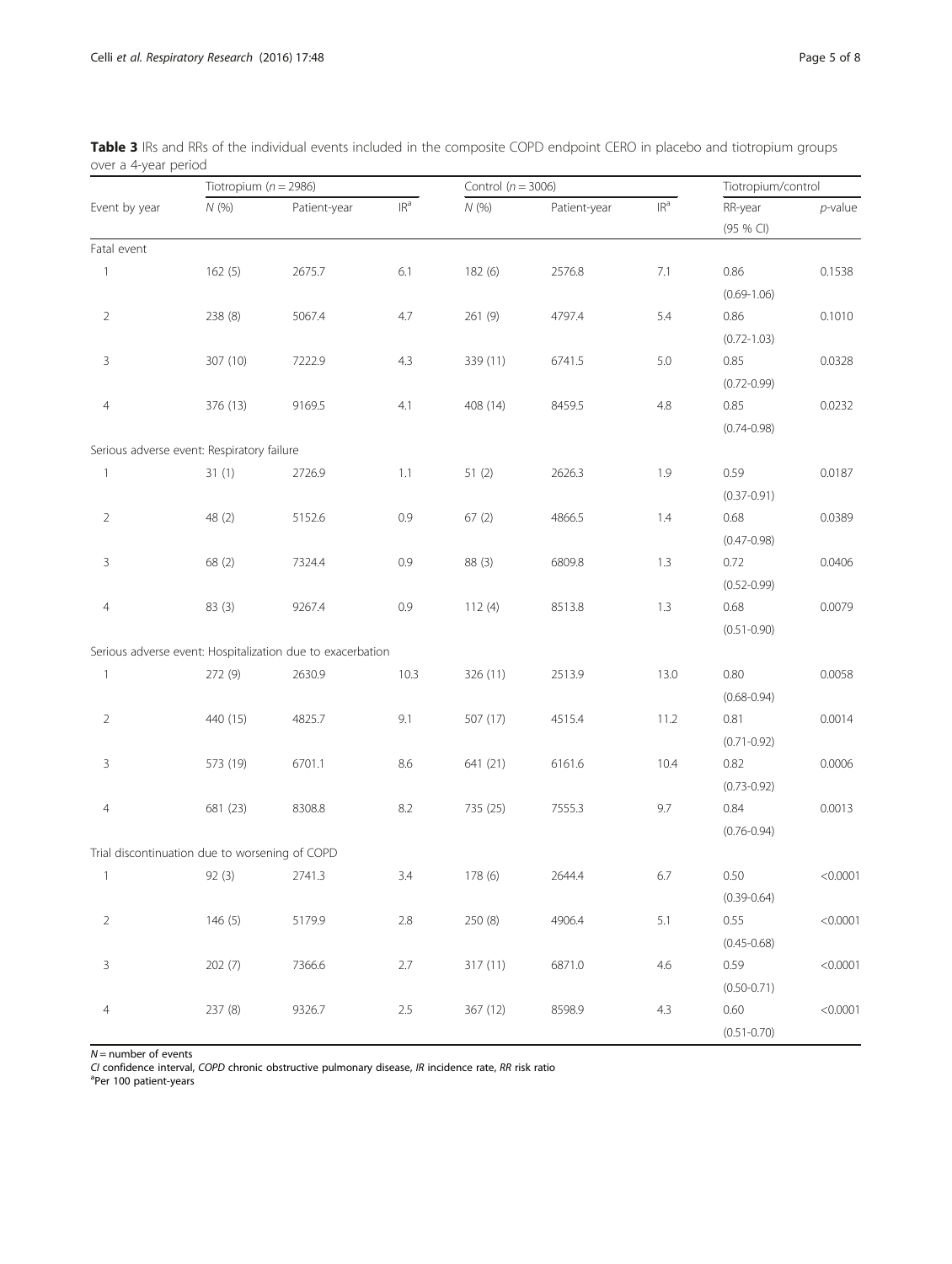| GOLD stage II  |                              |              |                 |                        |                        |                 |                 |                    |  |
|----------------|------------------------------|--------------|-----------------|------------------------|------------------------|-----------------|-----------------|--------------------|--|
|                | Tiotropium ( $n = 1554$ )    |              |                 |                        | Control ( $n = 1602$ ) |                 |                 | Tiotropium/control |  |
| Year           | N(%)                         | Patient-year | IR <sup>a</sup> | N(%                    | Patient-year           | IR <sup>a</sup> | <b>RR</b>       | $p$ -value         |  |
|                |                              |              |                 |                        |                        |                 | (95 % C)        |                    |  |
| $\mathbf{1}$   | 114(7)                       | 1312.9       | 8.7             | 158 (10)               | 1255.7                 | 12.6            | 0.69            | 0.0025             |  |
|                |                              |              |                 |                        |                        |                 | $(0.54 - 0.88)$ |                    |  |
| $\overline{2}$ | 187 (12)                     | 2543.0       | 7.4             | 242 (15)               | 2408.5                 | 10.0            | 0.73            | 0.0013             |  |
|                |                              |              |                 |                        |                        |                 | $(0.60 - 0.89)$ |                    |  |
| 3              | 249 (16)                     | 3709.7       | 6.7             | 312 (20)               | 3483.4                 | 9.0             | 0.75            | 0.0007             |  |
|                |                              |              |                 |                        |                        |                 | $(0.63 - 0.89)$ |                    |  |
| $\overline{4}$ | 304 (20)                     | 4818.7       | 6.3             | 361(23)                | 4501.6                 | 8.0             | 0.79            | 0.0021             |  |
|                |                              |              |                 |                        |                        |                 | $(0.68 - 0.92)$ |                    |  |
|                | GOLD stage III/IV (combined) |              |                 |                        |                        |                 |                 |                    |  |
|                | Tiotropium ( $n = 1554$ )    |              |                 | Control ( $n = 1602$ ) |                        |                 |                 | Tiotropium/control |  |
| Year           | N(%                          | Patient-year | IR <sup>a</sup> | N(%                    | Patient-year           | IR <sup>a</sup> | <b>RR</b>       | $p$ -value         |  |
|                |                              |              |                 |                        |                        |                 | (95 % C)        |                    |  |
| $\mathbf{1}$   | 315 (20)                     | 1354.3       | 23.3            | 385 (24)               | 1340.5                 | 28.7            | 0.81            | 0.0055             |  |
|                |                              |              |                 |                        |                        |                 | $(0.70 - 0.94)$ |                    |  |
| 2              | 465 (30)                     | 2520.0       | 18.5            | 541 (34)               | 2476.8                 | 21.8            | 0.84            | 0.0077             |  |
|                |                              |              |                 |                        |                        |                 | $(0.75 - 0.96)$ |                    |  |
| 3              | 579 (37)                     | 3547.6       | 16.3            | 659 (41)               | 3474.6                 | 19.0            | 0.86            | 0.0084             |  |
|                |                              |              |                 |                        |                        |                 | $(0.77 - 0.96)$ |                    |  |
| 4              | 675 (43)                     | 4475.1       | 15.1            | 743 (46)               | 4378.0                 | 17.0            | 0.89            | 0.0266             |  |
|                |                              |              |                 |                        |                        |                 | $(0.80 - 0.99)$ |                    |  |

<span id="page-5-0"></span>Table 4 IR and RR of the occurrence of CERO in tiotropium and placebo groups for GOLD stage II, and combined GOLD stages III and IV over a 4-year period

 $N =$  number of events

CI confidence interval, GOLD Global Initiative for Chronic Obstructive Lung Disease, IR incidence rate, RR risk ratio

<sup>a</sup>Per 100 patient-years

Table 5 Number of events needed to explore the effect of therapy in patients with COPD

|           | Events         |                |                 |                |         |  |  |  |
|-----------|----------------|----------------|-----------------|----------------|---------|--|--|--|
| Power (%) | Year           | <b>GOLD II</b> | <b>GOLD III</b> | <b>GOLD IV</b> | Overall |  |  |  |
| 80        | 1              | 226            | 845             | 436            | 429     |  |  |  |
|           | 2              | 331            | 1367            | 638            | 605     |  |  |  |
|           | 3              | 375            | 1467            | 1244           | 695     |  |  |  |
|           | 4              | 546            | 2538            | 1499           | 1033    |  |  |  |
| 85        | 1              | 259            | 967             | 499            | 491     |  |  |  |
|           | $\overline{2}$ | 379            | 1564            | 730            | 692     |  |  |  |
|           | 3              | 429            | 1678            | 1423           | 795     |  |  |  |
|           | $\overline{4}$ | 625            | 2903            | 1714           | 1181    |  |  |  |
| 90        | 1              | 303            | 1131            | 584            | 575     |  |  |  |
|           | $\overline{2}$ | 443            | 1830            | 854            | 810     |  |  |  |
|           | 3              | 503            | 1964            | 1666           | 930     |  |  |  |
|           | $\overline{4}$ | 731            | 3397            | 2006           | 1383    |  |  |  |

The calculations were made with a power of 80 %, 85 %, and 90 % at  $p < 0.05$ GOLD Global Initiative for Chronic Obstructive Lung Disease

significance for the individual outcome of mortality in the original report [[2\]](#page-7-0). Indeed, in this regard, neither UPLIFT® nor the TORCH trial has been considered as having shown a significant impact on mortality using mortality including vital status follow-up of discontinued patients [\[1](#page-7-0), [2\]](#page-7-0). Several authors have criticized the use of composite endpoints when there are contradictions among the results for the individual components and when they are not clearly defined. This is not the case in the current study. As seen in Tables [2](#page-3-0) and [3](#page-4-0), the tiotropium arm showed a significant impact on the incident rate ratio for CERO compared with placebo, and the RRs for each of the individual components supported the beneficial effect. Further, the results were applicable across a wide range of airflow obstruction (Table 4), supporting general application of the results, at least for patients meeting the criteria for inclusion in UPLIFT®.

Perhaps the most important information provided by the current study is the power calculation of the number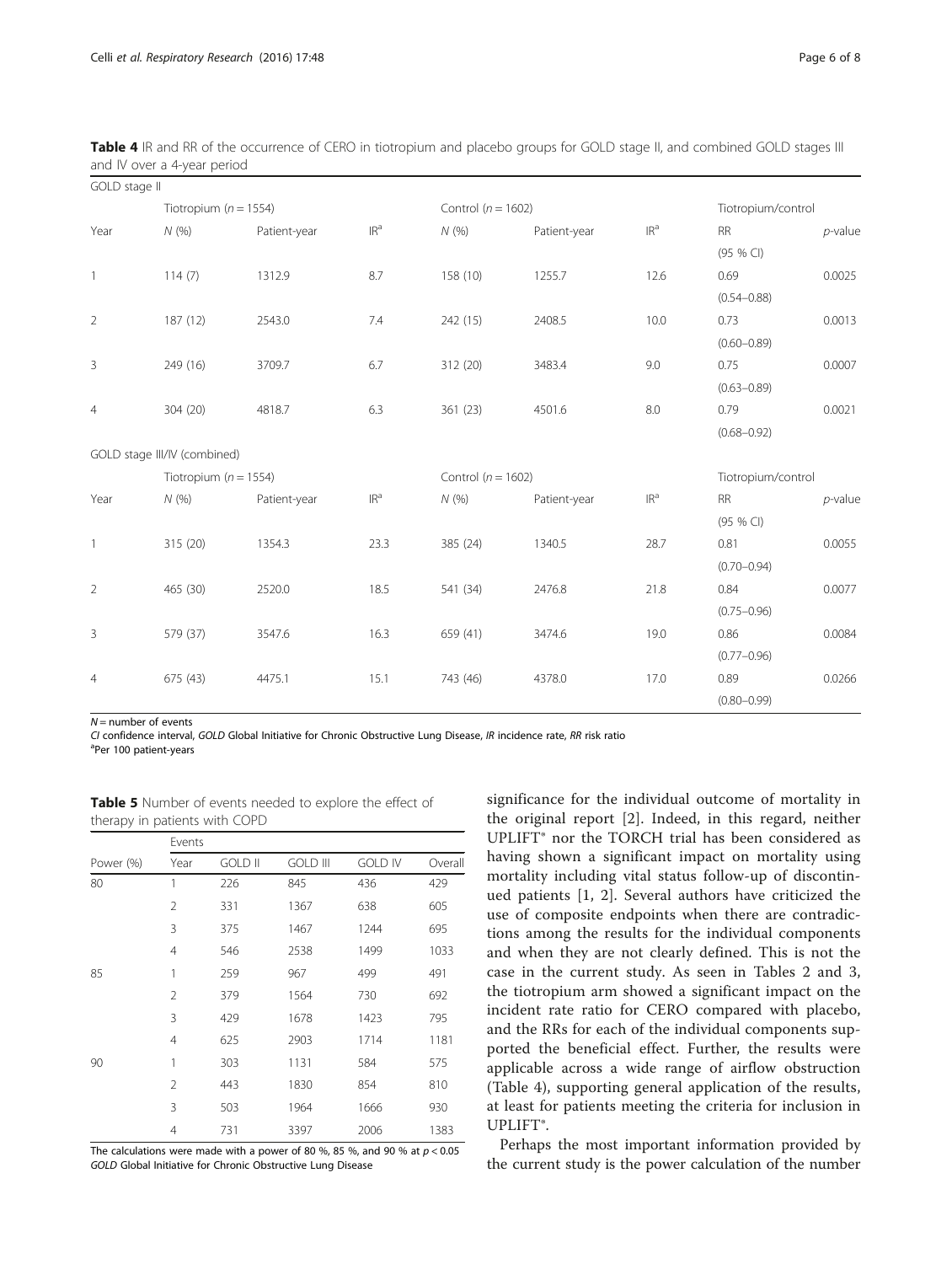of subjects and the duration of the trial needed to obtain a significant result for a therapeutic intervention. Again, using the results from UPLIFT® and the composite measure of CERO, significant reduction in the social and economic cost of completing such trials is theoretically possible.

Using the IRs and RRs as the expected outcome, the sample sizes are certainly much smaller than the SUMMIT trial (16,000 patients) and the completed TIOSPIR® (17,135 patients) study, in which all-cause mortality was the primary endpoint. As the number of medications approved for the treatment of COPD and the benefits that are reported to support their routine use increase, ethical reasons will preclude the completion of long-term trials with a placebo-control arm. Thus, comparison trials may prove to be the way of the future, and the larger signals from composite endpoints a potentially useful tool to evaluate the results of those trials.

We recognize limitations to this study. First, it is a retrospective analysis of data collected for a study in which the primary endpoint was rate of decline of lung function, and the composite endpoint could only be derived from endpoints reported in the study. However, mortality (carefully reviewed by a clinical endpoint committee) was a predetermined endpoint of the study. In addition, respiratory failure and severe exacerbation used in this report were collected as adverse events and the cause for discontinuation of the study carefully recorded. Indeed, we believe careful accounting for the differential dropout from clinical trials represents the strength of this analysis because those patients who discontinue the trial prematurely due to worsening disease [[20\]](#page-7-0) are characterized by worse patient-related outcomes. Furthermore, patients dropping out from the placebo group have worse patient-related outcomes than those dropping out from the active treatment group. Second, the elements used to define CERO were chosen after the study was completed. However, these were selected because of their clinical validity, careful recording, and value as reflecting the impact of COPD on the patients themselves. Third, the analysis was an on-treatment analysis based on data collected during the treatment period. The intent-to-treat analysis was not feasible because two components of the CERO, severe respiratory failure and severe exacerbation, were not collected after treatment discontinuation. This likely caused an unfavorable bias against tiotropium because more patients discontinued from placebo than from tiotropium; thus, more events in the placebo arm may otherwise have been recorded had the discontinued patients been followed up. Nevertheless, the exposure was adjusted in the calculation of IR and RR in an attempt to address such bias. If the composite endpoint is used as the primary endpoint in a future study, we recommend that all components are followed

up after treatment discontinuation in a true intent-totreat analysis.

#### **Conclusions**

This study shows that a composite endpoint incorporating infrequent serious or significant COPD-related safety outcomes could be useful in clinical trials. This clinically meaningful approach may help in the design of studies incorporating safety with a feasible sample size; however, further validation of the composite endpoint will be required. In the UPLIFT® trial, the IRs of CERO events were significantly reduced in patients receiving tiotropium.

#### Ethics approval and consent to participate

The trial was performed in accordance with the provisions of the Declaration of Helsinki, and the study protocol and procedures were approved by relevant ethics committees at each center. All the patients provided written informed consent.

#### Additional file

[Additional file 1:](dx.doi.org/10.1186/s12931-016-0361-4) (PDF 965 kb)

#### Abbreviations

CERO: composite endpoint of respiratory outcomes; COPD: chronic obstructive pulmonary disease;  $FEV<sub>1</sub>$ : forced expiratory volume in 1 s; GOLD: global initiative for chronic obstructive lung disease; HR: hazard ratio; IR: incidence rate; MACE: major adverse cardiac events; RR: risk ratio; SUMMIT: study to understand mortality and morbidity in COPD; TIOSPIR®: tiotropium safety and performance in respimat®; TORCH: towards a revolution in COPD health; UPLIFT®: understanding potential long-term impacts on function with tiotropium.

#### Competing interests

Bartolomé R. Celli, MD, has received research grants to his academic division from AstraZeneca, advisory board or consultancy payments from GlaxoSmithKline, Boehringer Ingelheim, Almirall, AstraZeneca, Takeda, and Novartis. Neither he nor any family members have shares or commercial interests in any company. He has not received payments or had any relationship with the tobacco industry. Donald P. Tashkin, MD, has received research grants to his university from Boehringer Ingelheim, AstraZeneca, Novartis, Sunovion, and GlaxoSmithKline, consultancy payments from AstraZeneca, Novartis, Sunovion, and Theravance, and speaker fees from Boehringer Ingelheim, AstraZeneca, Sunovion, and Forest. Neither he nor a member of his family has shares in any company or any relationship with the tobacco industry. Marc Decramer, MD, has received speaker fees from AstraZeneca, GlaxoSmithKline, Boehringer Ingelheim, Pfizer, and Novartis, consulting fees from AstraZeneca, Boehringer Ingelheim, Pfizer, Dompe, GlaxoSmithKline, Novartis, Nycomed, and Vectura, and grant support of AstraZeneca, Boehringer Ingelheim, Pfizer, GlaxoSmithKline, and Chiesi. Dacheng Liu, PhD, Guus M. Asijee, PhD, and Norbert Metzdorf, PhD, are employees of Boehringer Ingelheim.

#### Authors' contributions

BRC, MD, DL, NM, GMA and DPT have all made substantial contributions to study design, data acquisition, analysis or interpretation, drafting the article, critically revising the content, and final approval of the submitted version. DL performed the statistical analyses. Agreements with the study sponsor did not restrict the academic authors in the publication of these data.